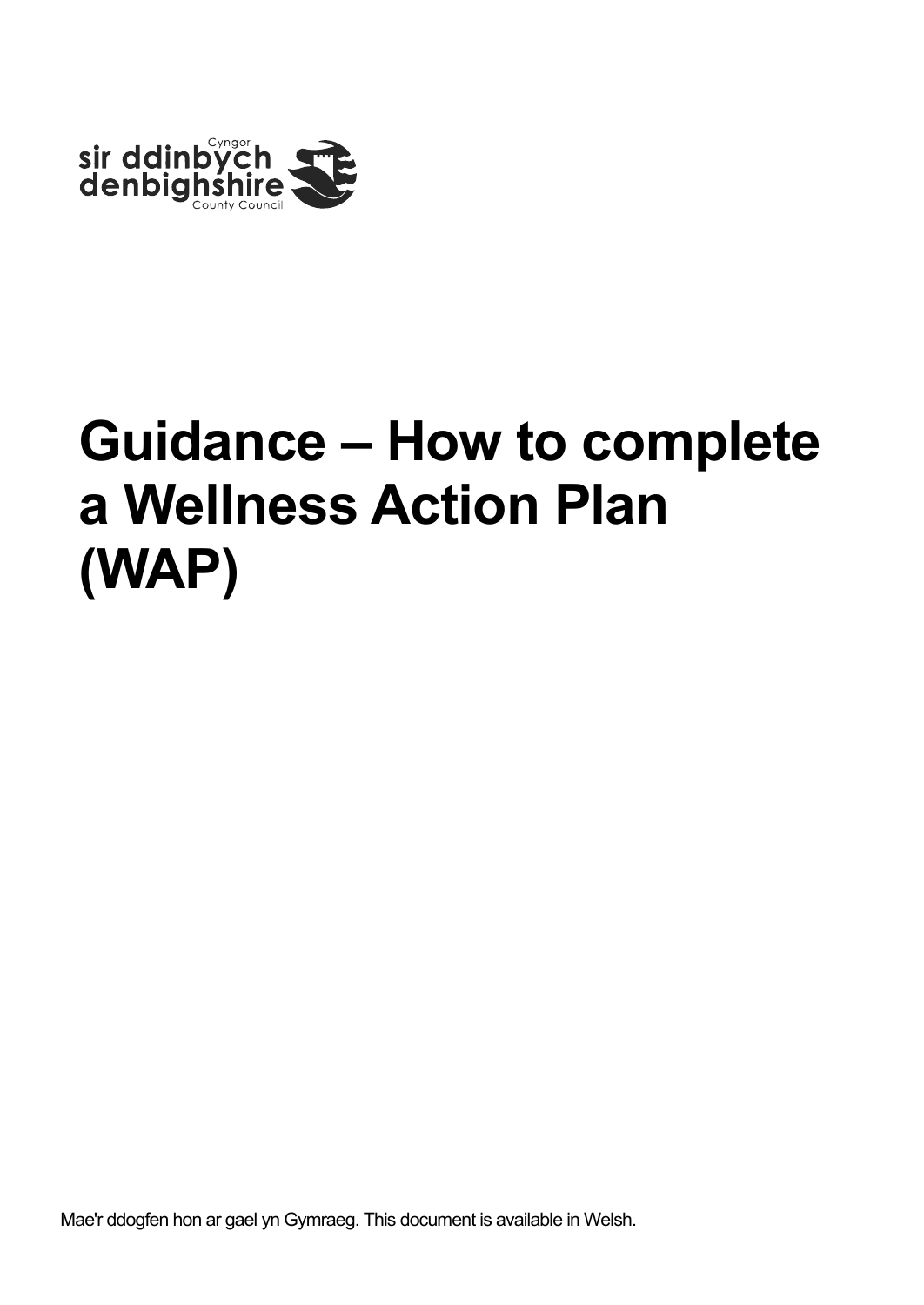## <span id="page-1-0"></span>**Version control**

This document is subject to regular review due to legislative and policy changes. The latest versions of all our publications can be found on our website. Before contacting us about the content of this document, we recommend that you refer to the most recent version on the website and any relevant guidance.

| Version        | Date approved | bv<br>Approved    | <b>Notes</b><br>changes |
|----------------|---------------|-------------------|-------------------------|
| $\mathsf{v}$ 1 | /202<br>0/4   | AM/L <sub>I</sub> | New quide               |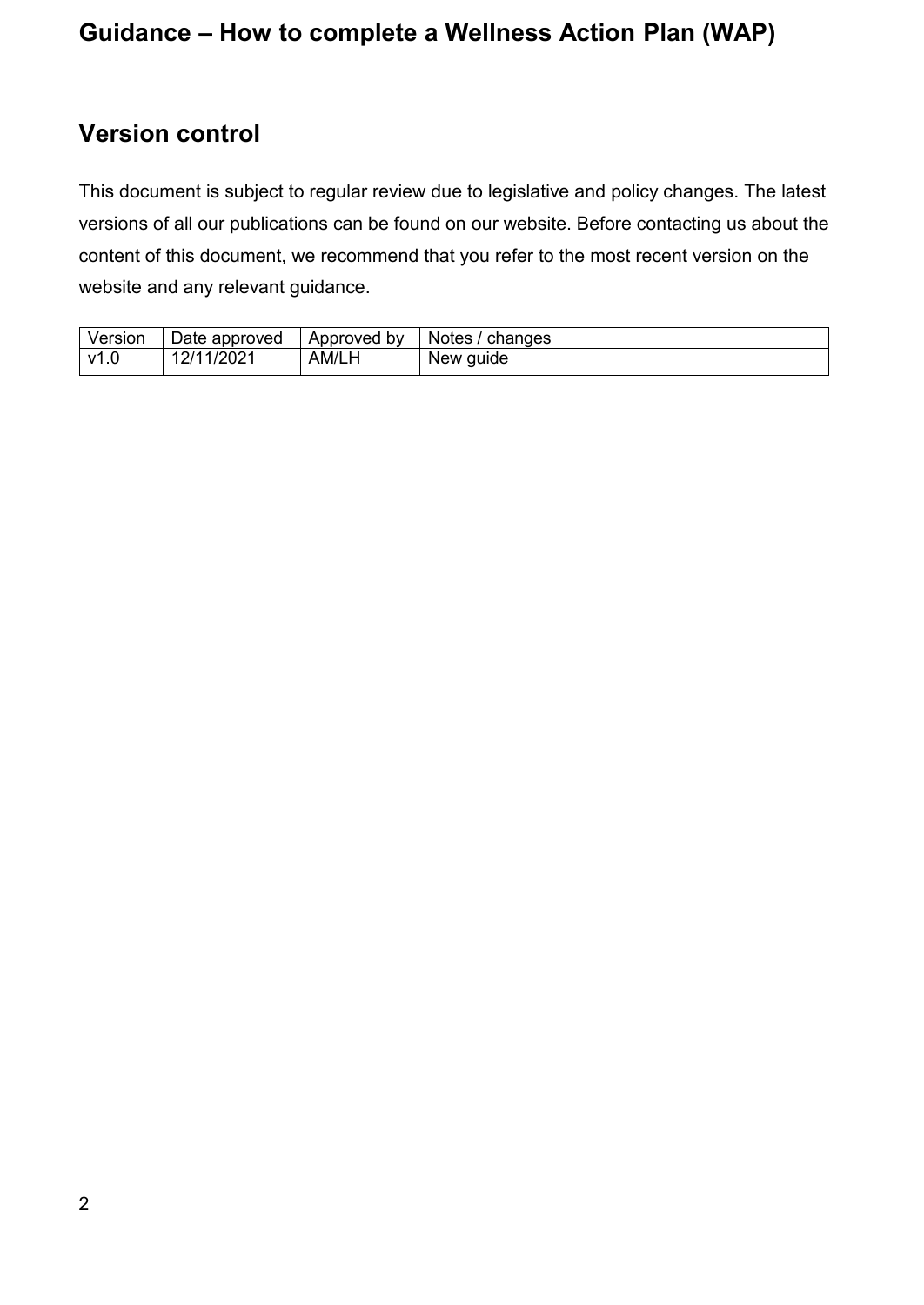## <span id="page-2-0"></span>**Contents**

| Version control                                         | 2  |
|---------------------------------------------------------|----|
| Contents                                                | 3  |
| Guidance – How to complete a Wellness Action Plan (WAP) | 4  |
| What is a Wellness Action Plan and how can it help?     | 4  |
| What Should a Health & Wellbeing Plan Cover?            | .5 |
| How managers can support staff wellbeing                | 6  |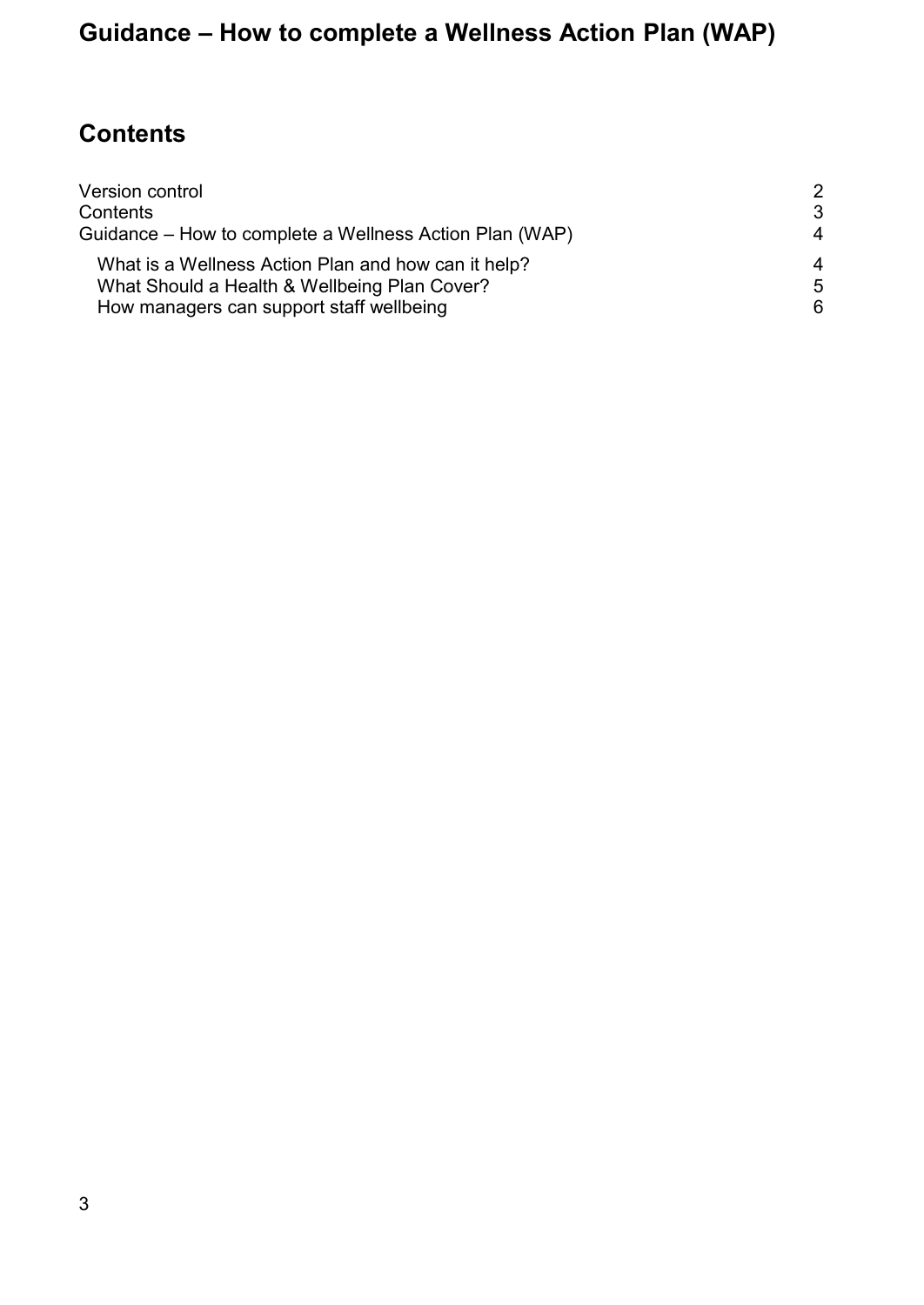#### <span id="page-3-0"></span>**Guidance – How to complete a Wellness Action Plan (WAP)**

Denbighshire County Council is committed to supporting employee wellbeing and in order to support employees in maintaining their own health and wellbeing, we have devised this plan, which is based on the resources put together by the mental health charity Mind.

It is focused on encouraging employees to explore for themselves steps they can take to improve and maintain their mental health.

The focus is shifting from reactive management of sickness absence to a more proactive approach of prevention through promoting wellbeing and improving employee engagement.

Managers should encourage the employee to speak openly about their mental health and to look at ways in which support can be given.

It may be necessary to complete the Stress Risk Assessment, to identify particular areas of concern and to devise an action plan to which may help both parties understand the stressors and put actions in place to try and alleviate these.

More information and support for both physical and mental wellbeing can be found on the dedicated mental health and wellbeing pages. [https://www.denbighshire.gov.uk/en/jobs](https://www.denbighshire.gov.uk/en/jobs-and-employees/my-employment/mental-health-wellbeing/mental-health-and-wellbeing.aspx)[and-employees/my-employment/mental-health-wellbeing/mental-health-and-wellbeing.aspx](https://www.denbighshire.gov.uk/en/jobs-and-employees/my-employment/mental-health-wellbeing/mental-health-and-wellbeing.aspx) 

There are two types of Wellness Action Plan's, one for general issues and a more specific template where the employee is a remote worker and is finding this a challenge. Please use the most appropriate template.

#### <span id="page-3-1"></span>**What is a Wellness Action Plan and how can it help?**

It can also be helpful if an employee is feeling particularly stressed or anxious, or is struggling to manage an underlying physical health problem. Identifying ways that the employee can help themselves along with any support the manager can provide, will help the employee to manage their condition, without the need for a prolonged sickness absence and reduced ability to engage in family and social life.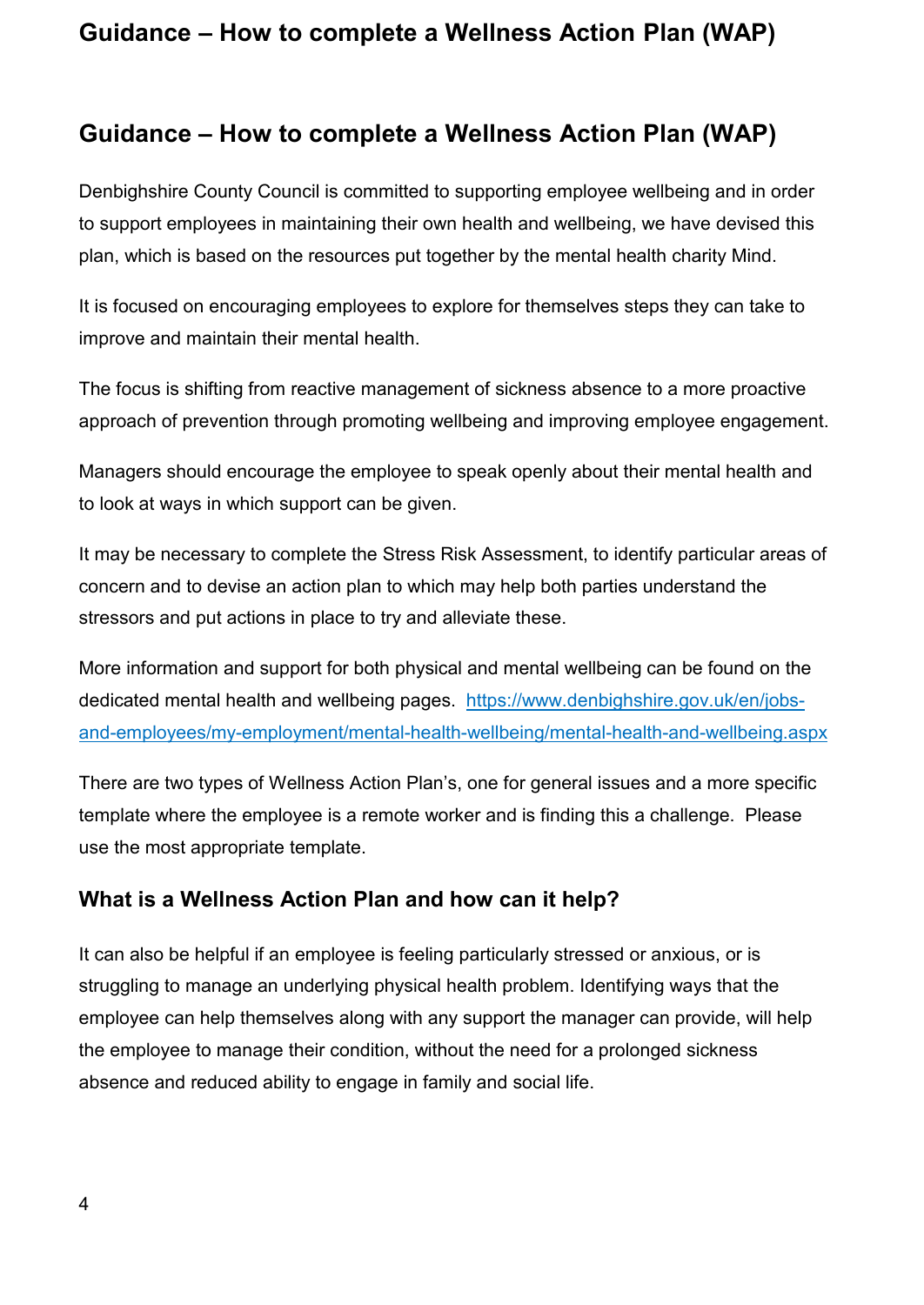A wellness action plan may be particularly helpful during the return to work process, if an employee has suffered a prolonged absence due to either physical or mental ill health, as it can help to provide a structure for conversations around how they can be supported and what reasonable adjustments may be useful to discuss with their manager.

A wellness action plan can help employees to develop approaches to support their mental wellbeing, leading to a reduced likelihood of problems such as work-related stress.

#### <span id="page-4-0"></span>**What Should a Health & Wellbeing Plan Cover?**

- The approaches that can be taken and behaviours that can be adopted to support physical and mental health
- Diet and lifestyle changes which may be of benefit
- Early warning signs that health may be declining
- Any workplace triggers for poor mental health or stress
- Potential impact of physical and/or mental health condition on work performance and what help and support may be needed with this
- What support is required from the line manager
- Actions and positive steps that can be taken by employee and the manager if an employee is struggling with either a physical or mental health condition
- Awareness of support mechanisms which are available in the workplace  $-$  i.e. employee assistance programme, mental health first aiders and physiotherapy.
- Agree review timeframes together with any support mechanisms which have been put in place to ensure they are working.
- Any external support required advice from Occupational Health for example.

The wellness action plan is intended as an agreement between employee and manager in order to promote wellbeing and/or address any existing health needs, including any reasonable adjustments that can be discussed.

The wellness action plan should be written and owned by the employee, expressing their own personal choices, reflecting their voice, their personal experience and their needs.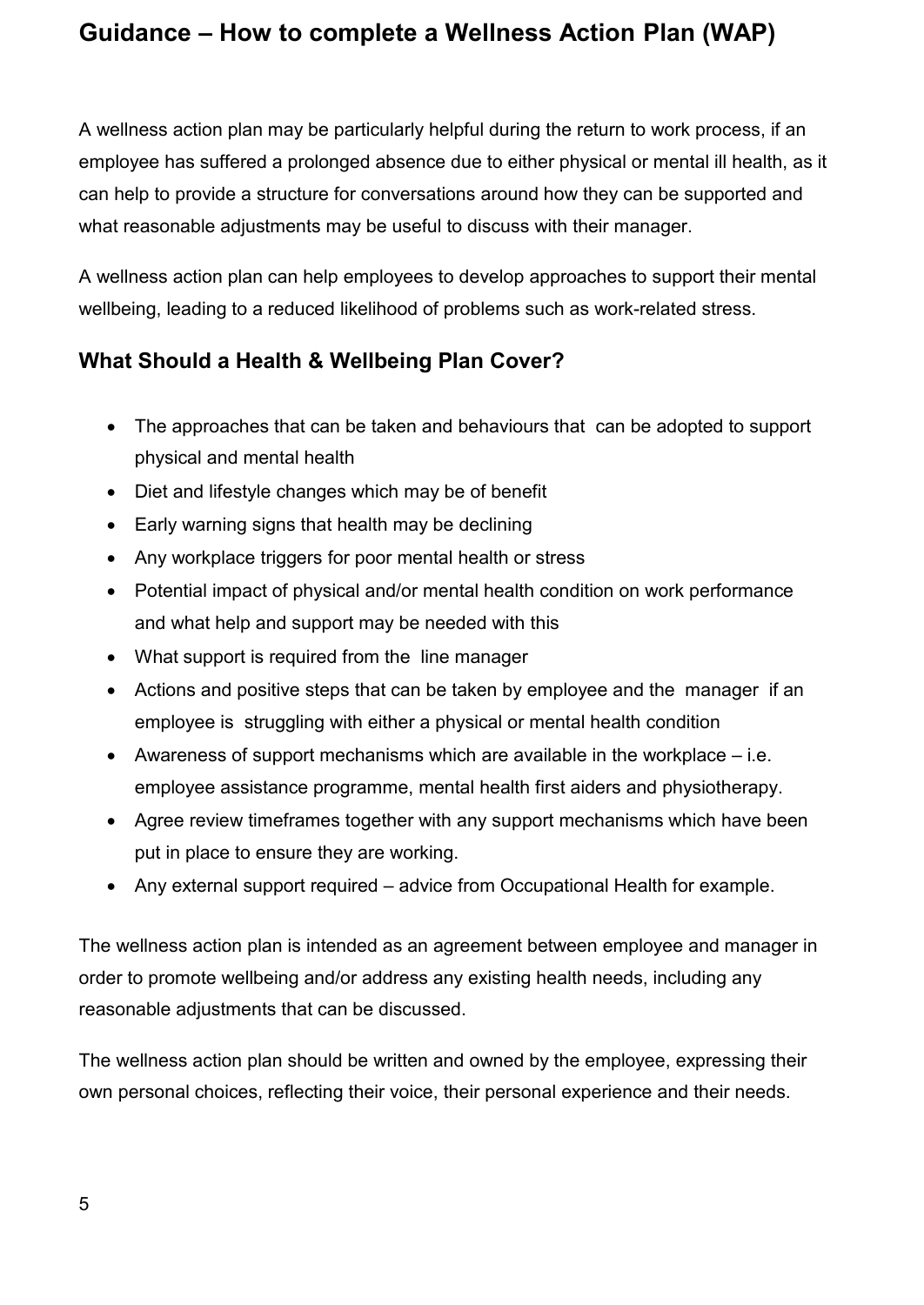By regularly reviewing the agreed, practical steps in the wellness action plan, managers can support their team member to adapt it to reflect their experiences or new approaches they find helpful. By allowing the employee to take ownership of the process and of the plan itself, will be empowering and for them to feel more in control.

The manager's role is to discuss the plan with the employee and provide support, including guidance on what is possible for any reasonable adjustments. It should be a collaborative process, but led by the employee.

#### <span id="page-5-0"></span>**How managers can support staff wellbeing**

How people are treated and managed on a day-to-day basis is central to their mental wellbeing and to how motivated and engaged they feel, so it is important for managers to reflect on their managerial style and tailor it to suit the needs of each team member and task.

Your role and behaviour as a manager is key to the mental wellbeing of your team members. Being open to receiving feedback on your management and communication style and being aware of how you come across to others is a crucial part of being an effective manager, and creating healthy and productive teams.

| A                                      | B                                                                                                    |
|----------------------------------------|------------------------------------------------------------------------------------------------------|
| Before the conversation takes<br>place | Employees should plan some time on their own to<br>complete the plan                                 |
|                                        | Choose an appropriate place. It should be in private and<br>usually be one-to-one                    |
|                                        | Keep the meeting as informal and relaxed as possible                                                 |
| At the start of the<br>conversation    | Ask how they are doing, explain what a Wellness Action<br>Plan is and whether they have completed it |
|                                        | Explain that this plan is their document                                                             |
|                                        | Remember to ask simple, open and non-judgmental<br>questions.                                        |
| During the conversation                | Listen carefully and don't make assumptions                                                          |
|                                        | Reassure them that you are there to try to help and being<br>proactive is the best approach          |